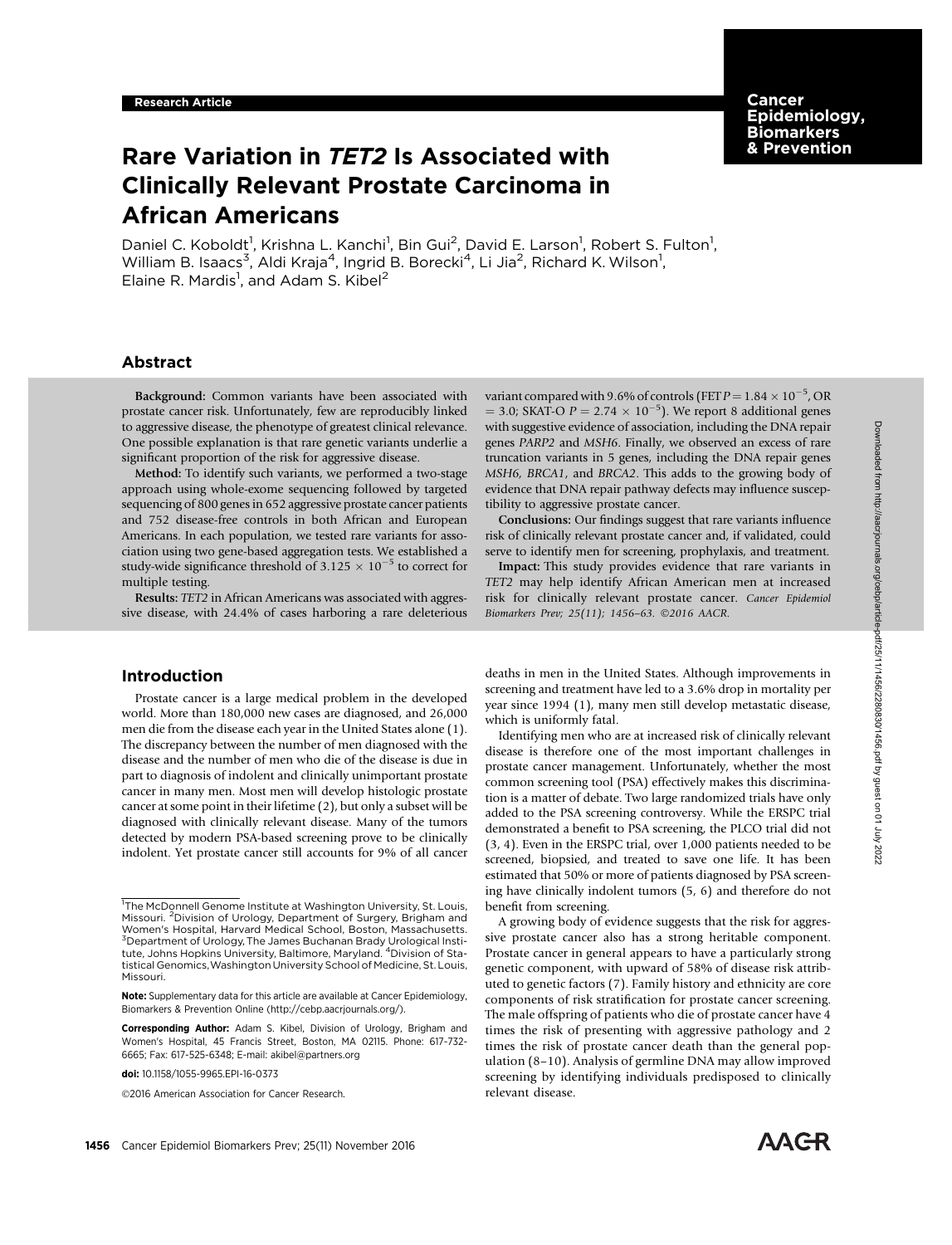Genome wide association studies (GWAS) have identified and replicated multiple loci that influence the risk of prostate cancer (11–13). Importantly, however, most of the prostate cancer cases in these studies were diagnosed with less aggressive tumors. While retrospective analyses of these datasets (e.g., meta-analysis) have reported some loci associated with disease aggressiveness (14– 18), the associations have not been independently replicated, nor do they account for a large fraction of the heritability of aggressive disease.

A fundamental weakness of GWAS efforts is that they typically do not interrogate rare or private variants (19). Surveys of wellknown cancer genes in other malignancies have demonstrated the important contributions of rare variants (20–23) and current estimates suggest that rare variants account for as much as 42% of prostate cancer risk (24). Importantly, such rare variants tend to have larger effect sizes than common variants identified by GWAS, and therefore could potentially guide screening, prophylaxis, and treatment (25).

Some of the greatest disparities in cancer are in prostate cancer. African American men have the highest risk of disease, with incidence rates of 208.7 per 100,000 compared with 123.0 per 100,000 in European Americans. Mortality rates demonstrate similar trends when comparing men with African to European ancestry; prostate cancer mortality rates in these populations are 47.2 and 19.9 per 100,000, respectively (1). African American men tend to present with more advanced prostate cancer and have a worse prognosis than European American men, particularly in younger age groups (26). This disparity remains even after adjusting for access to health care, tumor grade, tumor stage, and other important clinical variables (26, 27).

Observations at known prostate cancer risk loci suggest that some of the risk and mortality disparity may arise from differences in the underlying genetic architecture. For example, while 8q24 has been identified as a risk factor for prostate cancer in men of both European and African ancestry, the risk alleles differ between ancestries (28–30). Other studies have demonstrated that variants in close proximity to risk variants in European American populations are strongly associated with risk in African American populations (31). A comprehensive study of genetic variation underlying aggressive prostate cancer risk must therefore include individuals from both ancestry groups.

Here, we describe a targeted sequencing study in aggressive prostate cancer patients and disease-free controls in African Americans and European Americans. The first stage examined the whole exome and then the second stage examined 800 promising candidates.

# Materials and Methods

## Subjects and controls

The samples in this study were collected at two institutions: Washington University in St. Louis, Missouri (WU), and Johns Hopkins Medical Institutions in Baltimore, Maryland (JHMI). WU samples comprised 272 cases (150 European Americans and 122 African Americans) and 300 controls (150 European Americans and 150 African Americans) recruited from urology and oncology clinics in the St. Louis metropolitan area. JHMI samples comprised 384 cases (305 European Americans and 79 African Americans) and 463 controls (305 European Americans and 158 African Americans) recruited from urology and oncology clinics in the Baltimore metropolitan area.

We included only cases with aggressive prostate cancer, which we defined as follows: evidence of metastatic disease (either pathologic or radiologic), a PSA of greater than 50 ng/mL, or Gleason grade of 8 to 10. No patients fit the criteria for familial prostate cancer (defined as 3 or more first-degree relatives with prostate cancer or 2 two relatives affected before age 55). None had a history of a familial tumor syndrome.

Ancestry-matched controls were recruited from both sites from individuals deemed to have a minimal risk of developing clinically relevant prostate cancer. Men had no personal or family history of prostate cancer, PSA < 4.0 ng/mL, and a benign digital rectal examination. WU controls were over the age of 75 years or 65 years for the European Americans and African Americans, respectively. The goal was to select controls with low risk of ever developing clinically relevant prostate cancer. JHMI controls had identical inclusion criteria except that they were age-matched to the cases.

All study subjects in all two cohorts provided informed consent under a protocol approved by Human Research Protection Offices. Genomic DNA was prepared from peripheral blood samples.

### Gene selection

We used two strategies to select genes for targeted sequencing. First, we selected genes already implicated in prostate cancer from several sources (Fig. 1A), including genetic studies of prostate cancer susceptibility (GWAS loci), sequencing studies of prostate tumors (COSMIC mutation database), curated databases of cancer genes (Ingenuity and the Sanger Cancer Gene Consensus), and two pathway analysis tools (GeneGo and Acumenta). In total, these sources nominated 392 unique candidate genes. Although there was some redundancy among gene sets, most genes (318, or 79%) were nominated by a single source. Even the two largest sets of previously implicated genes—from GeneGo and Acumenta pathway analysis of prostate cancer—showed surprisingly little overlap: of 230 genes, only 36 (15.7%) were nominated by both pathway analyses (Fig. 1B). Standard dispersion of the material Biomarkers Previse Comparison in the species of the material Piomarkers Previse Cancel Biomarkers Previse Comparison in the species of the control Biomarkers Previse Cancer Expedition a

To include potential novel prostate cancer susceptibility genes, we performed discovery whole-exome sequencing on a subset of individuals in our study cohort. Our goal was to identify genes with a differential burden of rare coding variants between cases and controls, independent of prior implication in prostate cancer. We therefore generated exome sequencing data for the WU population: 572 individuals: 272 cases (150 European Americans and 122 African Americans) with aggressive disease and 300 race-matched controls (150 European Americans, 150 African Americans).

We analyzed populations separately and computed the burden of rare (MAF < 0.05), deleterious variants among cases and controls on a gene-by-gene basis (Supplementary Fig. S2). We selected 474 genes that were enriched or depleted for rare variants in cases relative to controls at a nominal level of significance ( $P$  < 0.05). Of these, 66 were among the genes already compiled from previous sources (Fig. 1C). The full set thus comprised 800 genes (392 known, 408 potential novel; see Supplementary Table S1) which are the focus of our targeted sequencing and analysis.

### Exome and targeted sequencing

Exome capture was performed on genomic DNA from 272 cases and 300 controls (compromising the entire WU population) using the Nimblegen SeqCap EZ v2.0 exome kit according to the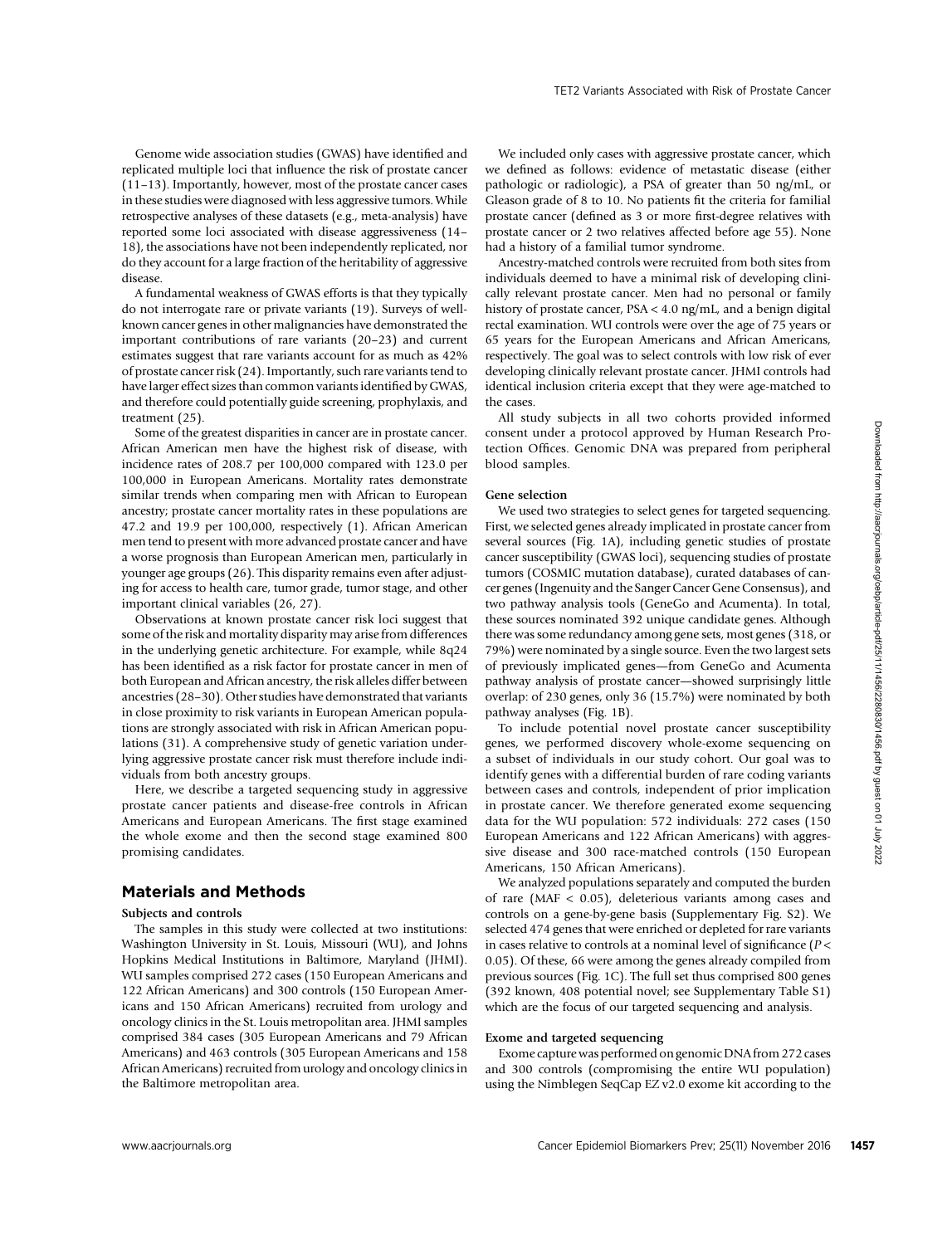

#### Figure 1.

Selection of genes for targeted resequencing. A, genes nominated for sequencing by source. B, overlap of prostate cancer pathway genes from Acumenta and GeneGo. C, overlap of genes from the candidate set (known, pathway) and the discovery set (rare variant aggregation tests).

manufacturer's protocols (Roche). The remaining samples (compromising the entire JHMI population) underwent targeted capture with a custom-designed Nimblegen reagent for the exons of the 800 selected genes (total space: 6.76 Mbp; design available upon request).

Exome and custom capture libraries underwent paired-end sequencing  $(2 \times 101$  bp) on Illumina HiSeq2000 instruments according to the manufacturer's protocols (Illumina). On average, 17.2 Gbp and 0.48 Gbp of raw sequence data were generated for each exome and custom capture library, respectively. On average, 87% of target bases were covered at  $>$ 20 $\times$  and 93% were covered at  $>10\times$  in the exome data. Fifteen samples (3 European American cases, one African American case, and 11 African American controls) failed to meet our threshold for minimum coverage (>70% of bases covered  $\geq$ 20 $\times$ ) and were removed prior to analysis.

### SNP array data and MDS analysis

All samples that underwent exome sequencing were genotyped using Affymetrix 600K SNP arrays according to the manufacturer's protocols. We performed multidimensional scaling (MDS) clustering of autosomal SNPs using PLINK v1.07 to obtain the first 10 dimensions (–mds-cluster 10). MDS plots of the first two dimensions readily distinguished African American from European American samples (Supplementary Fig. S1).

### Sequence alignment and processing

Data were aligned with BWA-MEM v0.7.10 with quality trimming  $(-q 8)$  to remove low-quality bases at the ends of reads to the GRCh37-lite reference sequence. Data from individual runs were merged (if necessary) with Picard (http://picard.sourceforge. net) v1.113. Duplicates were marked using Picard MarkDuplicates. Reads marked as duplicates were retained in the alignment file (BAM file) but not used for subsequent analysis.

### Variant calling

Single-nucleotide polymorphisms were called using Samtools v1.16 (samtools pileup –cv) with default settings and VarScan v2.3.6. Variant calls from both tools were filtered to remove false positives as previously described, and then merged (uniqueunion) using joinx v1.3 (https://github.com/genome/joinx). Conflicts where both callers predicted a variant at a position, but with differing genotypes, were resolved by taking the Samtools prediction. Small insertions and deletions (indels) were called using VarScan v2.3.6 and filtered using a different set of parameters.

### Statistical analysis

MDS clustering of SNP array data was performed using PLINK v1.07 and specifying 10 dimensions  $(-k 10)$ . In the discovery phase, single variant tests and SKAT aggregation tests were performed using a pipeline of Perl scripts and R libraries. Following the replication phase, MDS clustering was performed for all samples using the common (MAF  $> 1\%$ ) variant calls in the shared target region set. For the combined analysis (discovery þ replication samples, 800 genes), the SKAT-O aggregation tests were performed using the EPACTS framework. Fisher exact tests (FET) were conducted using a customized Perl script and the fet() function of the R package.

All aggregation tests utilized only variants that were rare (defined as MAF < 5% in the population set) and either truncating (frameshift, essential splice site, and nonsense) or missense and predicted to be deleterious (by at least one of Polyphen, SIFT, or Condel) as annotated by Variant Effect Predictor (VEP) release 74. The analysis of rare truncating mutations, however, only included variants annotated as nonsense (SNVs only), essential splice site (SNVs/indels), or frameshift (indels only).

# Results

The goal of this study was to identify rare variation associated with clinically relevant prostate cancer in two ethnic groups: African Americans and European Americans. We recruited 652 patients with aggressive prostate cancer and 752 healthy agematched controls from the urology and oncology clinics at two institutions (Table 1). Because whole-exome sequencing of 1,400 samples was not feasible, we instead sought to identify a subset of genes in which rare variants might affect risk of aggressive prostate cancer.

## Rare variant aggregation testing

We combined both exome and targeted sequencing data for the 800 selected genes, which yielded a total sample size of 497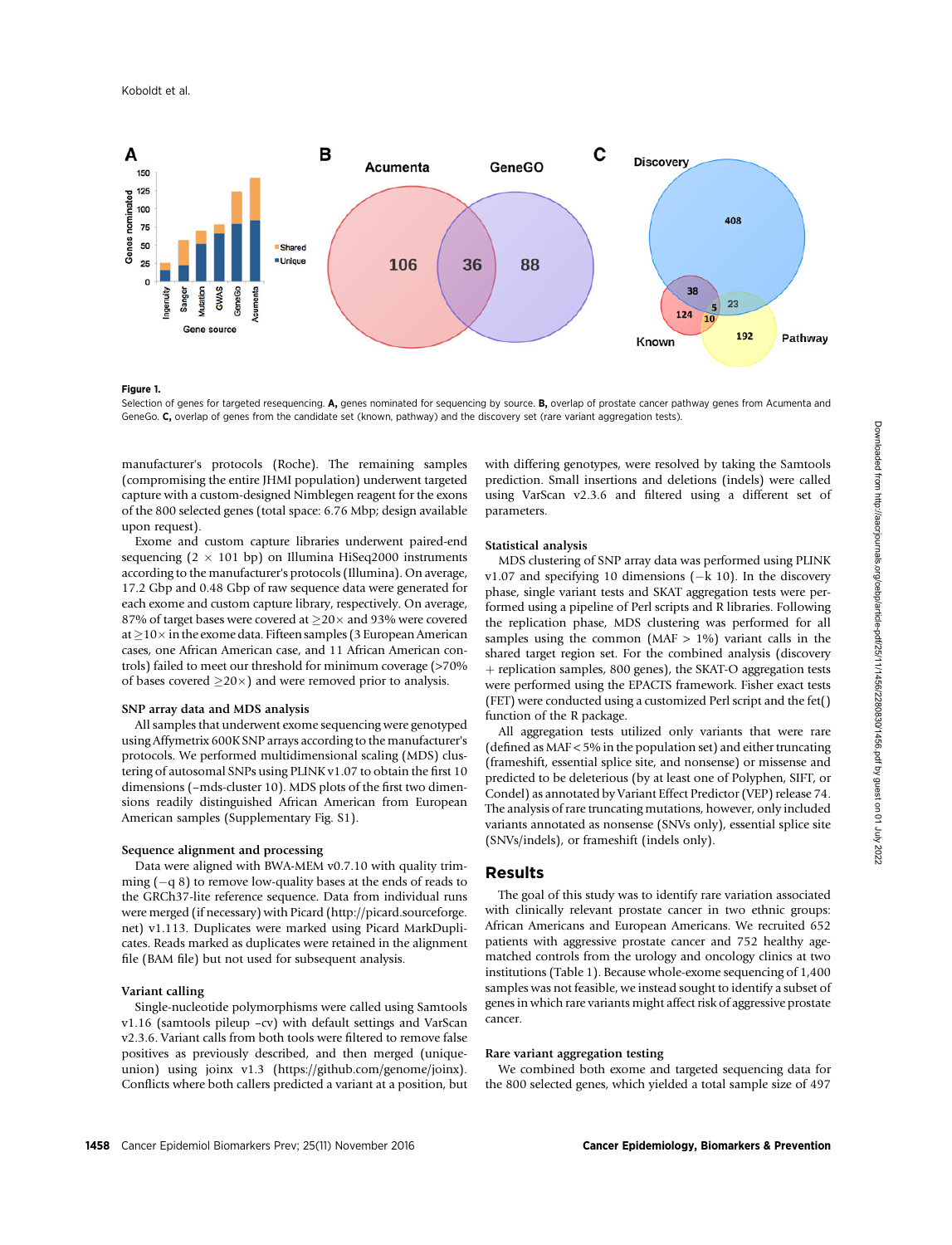Table 1. Study participants recruited at Washington University in St. Louis, Missouri (WU), and Johns Hopkins Medical Institutions in Baltimore, Maryland (JHMI)

| Study       | <b>African Americans</b> |                 | <b>European Americans</b> |                 |  |
|-------------|--------------------------|-----------------|---------------------------|-----------------|--|
| <b>Site</b> | Cases                    | <b>Controls</b> | Cases                     | <b>Controls</b> |  |
| WU          | 122                      | 150             | 150                       | 150             |  |
| <b>JHMI</b> | 78                       | 147             | 302                       | 305             |  |
| Total       | 200                      | 297             | 452                       | 455             |  |

African Americans (200 cases and 297 controls) and 907 European Americans (452 cases and 455 controls). To identify rare variants associated with aggressive prostate cancer, we performed two gene-level aggregation tests, FET and SKAT-O. Only rare (MAF < 0.05) deleterious variants were included, and populations were analyzed separately and combined (Fig. 2).

To correct for multiple testing, we established a threshold of  $3.125 \times 10^{-5}$  (0.05/1,600 tests) for study-wide significance. The only gene to meet that threshold was TET2 in African Americans, in which 24.35% of cases harbored a rare coding variant compared with 9.61% of controls (FET  $P = 1.84 \times 10^{-5}$ , OR = 3.0; SKAT-O  $P = 2.74 \times 10^{-5}$ ). Rare variants unique to cases clustered in at least two regions of the gene (Fig. 3A), suggesting that rare variation in specific protein domains drives this association.

In addition, we identified an additional 56 genes for whom there was enrichment of rare variants among either cases or controls in one of our gene-based tests which was suggestive of an association ( $P < 0.01$ ). Eight demonstrated suggestive evidence of enrichment in both statistical tests (Table 2).

Of the additional 4 genes identified in African American cases and controls, 3 demonstrated enrichment of rare variants in the cases (CEP63, TRBV7-7, and NUBP2) and one demonstrated enrichment of rare variants in the controls (SPRR3). No gene reached our study-wide significance threshold in European Americans. However, 2 genes demonstrated suggestive evidence of association using both statistical tests. Both ZSWIM2 and PARP2 variants were more common in controls than in cases suggesting a protective effect.

We also analyzed European and African American samples together, using individual ancestry as a covariate (SKAT-O only). TET2 and indeed virtually all of the promising genes showed weaker association in the combined set, suggesting that the associations (if true) are specific to only one ancestry. However, an exception was PARP2. The combined analysis yielded stronger evidence of association for PARP2 by both tests (FET  $P = 7.06 \times$  $10^{-4}$ , OR = 0.3; SKAT-O  $P = 1.88 \times 10^{-3}$ ), though it still did not reach our threshold for study-wide significance.

A key advantage of sequencing studies over GWAS is the ability to identify rare truncating mutations (nonsense, splice site, and frameshift) that are poorly interrogated by most SNP arrays. Only 226 ( $\sim$ 28%) of the genes surveyed here harbored a rare truncating



#### Figure 2.

Rare variant aggregation test results for 800 genes. Top, quantile-quantile plots for the African American (A), European American (C), and combined (E) sample sets. Bottom, fraction of samples with at least one rare deleterious variant in each gene in African American (B), European American (D), and combined (F) sample sets. Genes with FET  $P < 0.01$  are marked in red.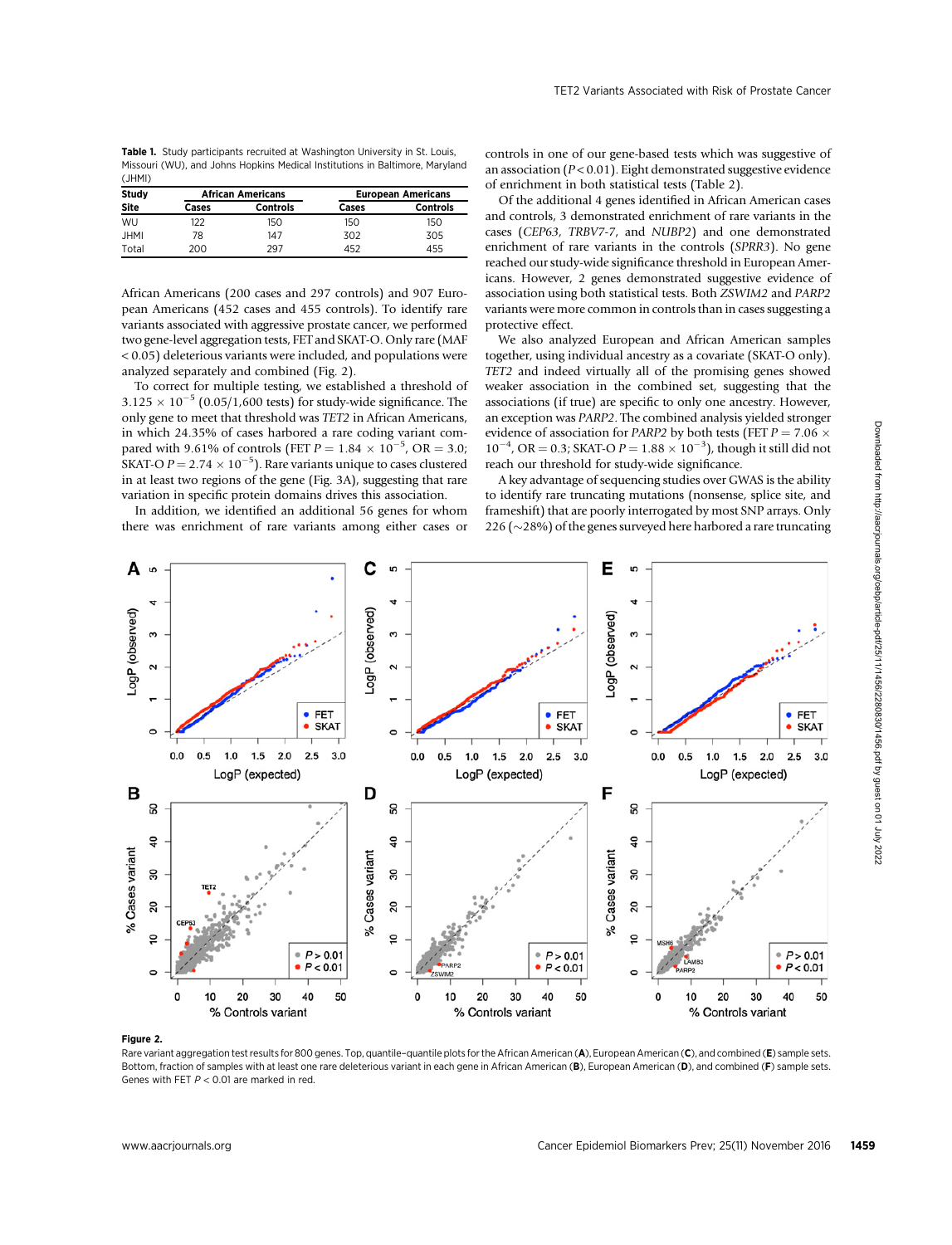

#### Figure 3.

Patterns of rare deleterious variants in selected genes. A, rare deleterious variants observed in TET2 in African American cases (top) and controls (bottom). B, rare truncating variants observed in BRCA2 in European American cases (top) and controls (bottom). C, rare deleterious variants in PARP2 observed in European American cases (top) and controls (bottom).

variant in at least one sample. Of those, five exhibited an excess of rare truncating variants in cases relative to controls (Table 3) FET P < 0.05. Although none of these achieved the threshold for studywide significance, the presence of three well-studied cancer predisposition genes (BRCA1, BRCA2, and MSH6) lends support to the growing body of evidence that rare loss-of-function variants in the DNA repair pathway may contribute to inherited prostate cancer risk.

# Discussion

In this study, we performed targeted sequencing of 800 genes in men from two ancestry groups (African Americans and European Americans) to identify rare variation associated with clinically relevant prostate cancer. Genes were chosen for analysis on the basis of previously implicated gene (known set), implicated pathway (pathway set) or whole-exome sequencing (discovery set). Most of the prior genetic studies either included benign as well as clinically relevant tumors (11–13) or were retrospective analyses (14–18) whose reported associations have not been independently replicated. Importantly, all of these studies relied

**Table 2.** Genes with suggestive evidence of association ( $P < 0.01$ ) by both FET and SKAT-O aggregation tests

| Gene                                            | Source    | <b>Controls</b> | Cases  | FET                   | ΟR  | <b>SKAT</b> |  |  |  |
|-------------------------------------------------|-----------|-----------------|--------|-----------------------|-----|-------------|--|--|--|
| African Americans (200 cases and 297 controls)  |           |                 |        |                       |     |             |  |  |  |
| TET2                                            | Known     | 9.61%           | 24.35% | $1.84 \times 10^{-5}$ | 3.0 | 0.00027     |  |  |  |
| CEP63                                           | Discovery | 3.91%           | 13.47% | 0.00019               | 3.8 | 0.00241     |  |  |  |
| TRBV7-7                                         | Discovery | 1.07%           | 5.70%  | 0.00468               | 5.6 | 0.00621     |  |  |  |
| NUBP <sub>2</sub>                               | Pathway   | 2.85%           | 8.81%  | 0.00588               | 3.3 | 0.00206     |  |  |  |
| SPRR <sub>3</sub>                               | Discovery | 4.98%           | 0.52%  | 0.00598               | 0.1 | 0.00515     |  |  |  |
| European Americans (452 cases and 455 controls) |           |                 |        |                       |     |             |  |  |  |
| ZSWIM2                                          | Discovery | 3.76%           | 0.47%  | 0.00072               | 0.1 | 0.00189     |  |  |  |
| PARP <sub>2</sub>                               | Discovery | 6.64%           | 2.36%  | 0.00310               | 0.3 | 0.00867     |  |  |  |
| Both Ancestries (652 cases and 752 controls)    |           |                 |        |                       |     |             |  |  |  |
| PARP <sub>2</sub>                               | Discovery | 5.18%           | 1.78%  | 0.00071               | 0.3 | 0.00188     |  |  |  |
| MSH <sub>6</sub>                                | Pathway   | 3.96%           | 7.43%  | 0.00599               | 1.9 | 0.00051     |  |  |  |
| LAMB <sub>3</sub>                               | Pathway   | 8.46%           | 4.85%  | 0.00915               | 0.6 | 0.00296     |  |  |  |

NOTE: The table shows the proportions of controls and cases with at least one rare (MAF  $<$  5%) deleterious (truncating or damaging missense) variant. SKAT  $=$ SKAT-O.

on GWAS approaches, which generally do not interrogate rare genetic variation.

The expectation that rare variants could predispose individuals to prostate cancer is consistent with well-established models of susceptibility for other cancer types. In breast cancer, for example, up to 24% of patients carry germline loss-of-function variants BRCA1/2 or one of ten other genes involved in genome stability and DNA repair (32). While the variants are independently rare, they confer an increased risk that can be as high as 10-fold, and the cumulative effect from multiple genes is even larger (33, 34).

Several studies have demonstrated that rare variants in specific genes play a role in the hereditary predisposition to prostate cancer. Ewing and colleagues demonstrated that the G84E variant of HOXB13 was associated with a more than 20-fold increased risk of prostate carcinoma (35). Subsequent studies have demonstrated a more modest 3- to 4-fold increased risk; however, this demonstrates that a single rare variant found in less than 1% of the general population can account for an appreciable increased risk of disease (20). Mononen and colleagues examined a single rare SNP in the hormone-binding region of AR (R726L) which altered the transactivation specificity of the receptor. In a Finnish population, the rare leucine allele confers a 6-fold increase in risk for prostate cancer (36). A recent multi-ancestry study estimates that 42% of prostate cancer genetic risk is due to variants with frequencies between 0.1% and 1% (24).

We demonstrated that rare variation in TET2 is associated with aggressive prostate cancer in African Americans. TET2 variants appear to cluster in at least two domains (Fig. 3A) and only demonstrated evidence of association in African Americans. TET2 is expressed in many tissues including prostate (37). It is thought to be a tumor suppressor on the basis of  $\sim$  15% of myeloid cancers harboring somatic mutations (38). Prior work has identified variants in TET2 in GWAS studies (39). Eeles and colleagues examined 1,854 prostate cancer cases and in 1,894 controls and identified 7 novel variants associated with prostate cancer risk, one of which was in close proximity to TET2. Eeles and colleagues found that the TET2 variant was protective in European American, which is not consistent with it being a tumor suppressor gene. Interestingly, in contrast, the same variant was associated with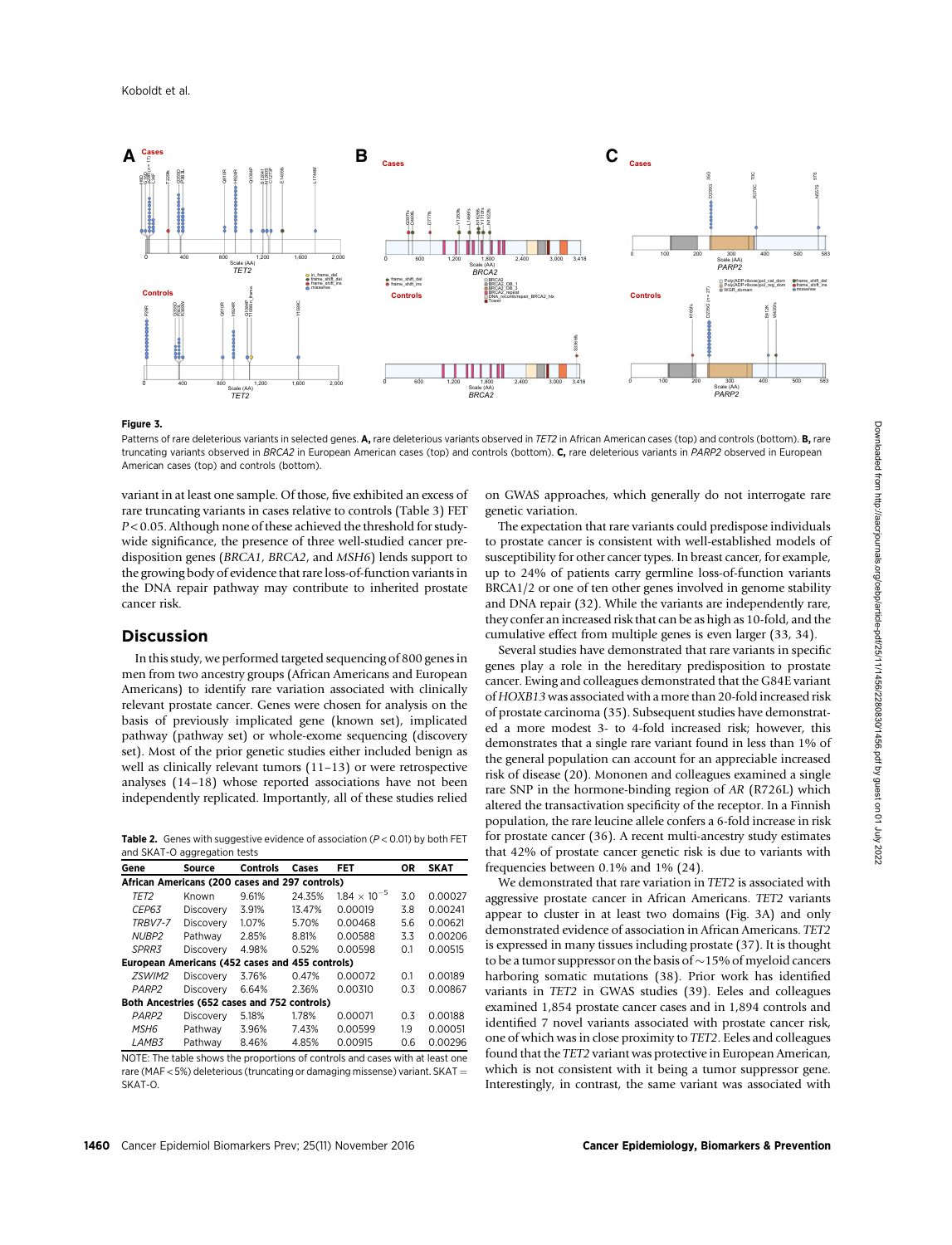Table 3. Genes with suggestive evidence of enrichment (FET  $P < 0.05$ ) for rare truncating variants, defined here as nonsense, splice site, or frameshift variants with MAF < 5%

| Gene                                           | Source                                          | <b>Controls</b> | Cases | FET    | OR.  |  |  |  |
|------------------------------------------------|-------------------------------------------------|-----------------|-------|--------|------|--|--|--|
| African Americans (200 cases and 297 controls) |                                                 |                 |       |        |      |  |  |  |
| FI K4                                          | Known                                           | 142%            | 518%  | 0.0250 | 38   |  |  |  |
|                                                | European Americans (452 cases and 455 controls) |                 |       |        |      |  |  |  |
| <b>BRCA2</b>                                   | Pathway                                         | 0.22%           | 212%  | 0.0092 | 9.8  |  |  |  |
| <i>DLEC1</i>                                   | Discovery                                       | 0.00%           | 142%  | 0.0126 | 14.1 |  |  |  |
|                                                | Both Ancestries (652 cases and 752 controls)    |                 |       |        |      |  |  |  |
| MSH6                                           | Pathway                                         | 2.05%           | 4.68% | 0.0083 | 2.4  |  |  |  |
| <i>BRCA1</i>                                   | Pathway                                         | 0.00%           | 0.81% | 0.0199 | 13.1 |  |  |  |

nonstatistically increased risk in the relatively smaller African American subgroup. It is plausible that TET2 could play a role in both ethnicities but through different mechanisms of action or the genetic architecture differs between African Americans and European Americans. The fact that variants increase the risk of aggressive prostate cancer is supported by findings that somatic mutations in TET2 may contribute to metastatic potential in prostate cancer (40). At least some of the TET2 variants identified in cases would be predicted to be function altering, e.g., C1273F affecting coordination of  $\text{Zn++}$  (41).

Our study also highlighted some genes with suggestive evidence of association that did not reach study-wide significance, most notably those in the DNA repair pathway. BRCA1, BRCA2, MSH6, and PARP2 were all implicated, predominantly in the European American, raising the possibility that these are important in this population.

Our observation that  $\sim$ 3% of aggressive prostate cancer cases harbored rare truncating mutations in BRCA1 or BRCA2 adds to the growing body of literature implicating them as bona fide prostate cancer predisposition genes. Prior work has identified single base pair variants (as opposed to frameshift indels) in BRCA1 and BRCA2 as risk alleles for prostate cancer in patients in familial cohorts. Our results implicate truncating variants. The only frameshift variant identified in the control population was at the  $3'$  end of the gene and therefore less likely to alter function (Fig. 3B). Comparison of known carriers of BRCA1 and BRCA2 mutations has demonstrated a 4- and 5-fold increased risk of prostate cancer, respectively (21, 22) and in particular to an increased risk of aggressive disease (23, 42–44). Of greatest interest, men with BRCA variants undergoing curative therapy for localized prostate cancer demonstrated decreased metastasisfree survival and overall survival compared with men without germline variants (23). A recent sequencing study of 150 metastatic prostate tumors reported BRCA1/BRCA2 somatic alterations in 13.3% of cases (45). The observation that 90% of patients with germline alteration in BRCA2 exhibited biallelic loss in metastatic deposits (45) supports a causal role for loss-of-function mutations in this gene. Our study represents an important addition to this prior work, in that we examined patients without a family history of cancer syndromes.

Less is known about the role of other candidate DNA repair genes in prostate cancer. Analysis of Lynch families revealed that they had a 5-fold increased risk of prostate cancer; however, only 2 of the 11 men diagnosed had MSH6 mutations and the syndrome was not associated with aggressive disease. PARP2 variants clustered in a known regulatory domain (Fig. 3C). A recent familial study of patients with prostate cancer also identified PARP2 as a candidate susceptibility gene and reported a variant (A283G) in the same regulatory domain (46). That study, along with the report that pharmacologic PARP inhibition is therapeutic for advanced prostate cancer (47), lends further support to the idea that disruption of the PARP-associated DNA repair pathway may protect against aggressive disease.

A possible concern about our study is that we examined aggressive prostate cancer patients and disease-free controls, but not patients with indolent or low-risk disease. Although it would be interesting to examine rare genetic variation across the full spectrum of patients, we excluded those with indolent disease for two reasons. First, patients with indolent prostate cancer are clinically similar to patients without disease because both groups have excellent survival rates when given close observation (48). Second, we excluded patients with indolent tumors because the clinical course remains unknown: without intervention, they might very well have progressed to aggressive disease (case status). However, it is important to recognize that because we did not examine indolent disease, the variation identified could be associated with general risk of prostate cancer, not specific to aggressive disease. A study examining these variants in patients with indolent disease will be needed to prove the association is specific for aggressive prostate cancer.

Sample size is often the main limitation of genetic studies, due to either cost or the availability of samples. In our target sequencing cohort, we decided to focus on 800 genes (rather than the entire exome) so that we could sequence all available samples while controlling costs. Yet even our entire cohort (652 cases and 752 controls) is modest in size. Unlike indolent prostate cancer, aggressive, potentially lethal prostate cancer has a relatively low incidence; ascertaining thousands of samples remains a significant challenge. Even so, to our knowledge, our study of 800 genes in  $\sim$ 1,400 samples represents the largest germline sequencing study of aggressive prostate cancer to date. As the cost of sequencing continues to fall, more ambitious studies that use exome or whole-genome sequencing in larger populations may become feasible.

## Conclusion

We applied targeted sequencing of 800 genes to in over 1,400 individuals and found that rare variation in TET2 is associated with aggressive prostate cancer in African Americans. We also identified several genes with promising (if not statistically significant) evidence of association, including several members of DNA repair pathways. If confirmed in clinically relevant populations, these targets have the potential to identify a population for targeted screening, prophylaxis, and treatment.

### Disclosure of Potential Conflicts of Interest

I.B. Borecki is Head Analytical Genetics at Regeneron. No potential conflicts of interest were disclosed by the other authors.

### Authors' Contributions

Conception and design: D.C. Koboldt, D.E. Larson, R.S. Fulton, I.B. Borecki, R.K. Wilson, E.R. Mardis, A.S. Kibel

Development of methodology: D.C. Koboldt, K.L. Kanchi, R.S. Fulton, A. Kraja, R.K. Wilson, A.S. Kibel

Acquisition of data (provided animals, acquired and managed patients, provided facilities, etc.): R.S. Fulton, W.B. Isaacs, R.K. Wilson, E.R. Mardis, A.S. Kibel

Analysis and interpretation of data (e.g., statistical analysis, biostatistics, computational analysis): D.C. Koboldt, K.L. Kanchi, D.E. Larson, W.B. Isaacs, I.B. Borecki, L. Jia, R.K. Wilson, E.R. Mardis, A.S. Kibel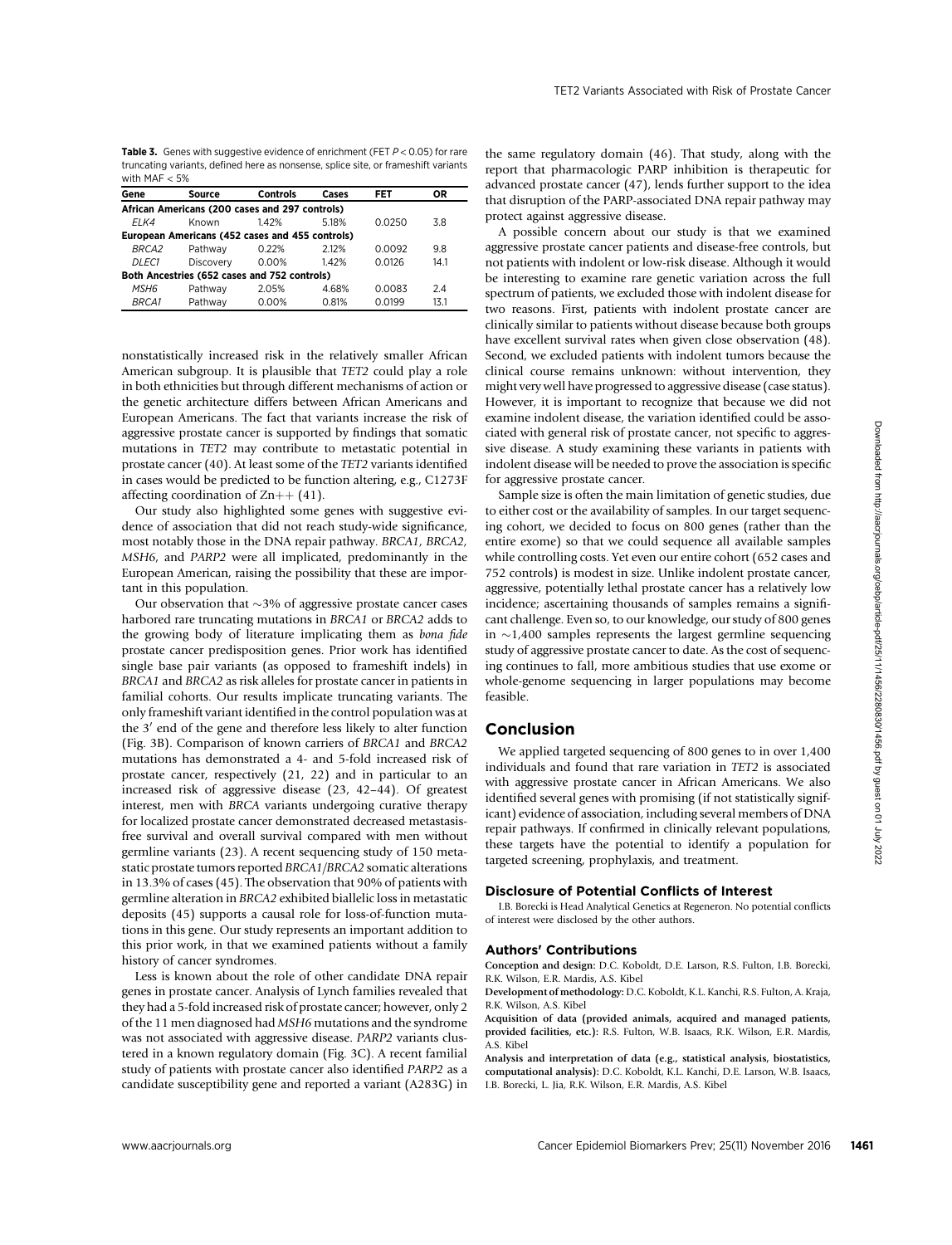Writing, review, and/or revision of the manuscript: D.C. Koboldt, K.L. Kanchi, W.B. Isaacs, A. Kraja, R.K. Wilson, A.S. Kibel

Administrative, technical, or material support (i.e., reporting or organizing data, constructing databases): B. Gui, D.E. Larson, R.K. Wilson, A.S. Kibel Study supervision: R.K. Wilson, E.R. Mardis

### Grant Support

A.S. Kibel was supported by the Anthony DeNovi Fund, the Donald C. McGraw Foundation, and the St. Louis Men's Group Against Cancer. W.B. Isaacs was supported by William Gerrard, Mario Duhon, John and Jennifer Chalsty

#### **References**

- 1. Siegel RL, Miller KD, Jemal A. Cancer statistics, 2016. CA Cancer J Clin 2016;66:7–30.
- 2. Scardino PT, Weaver R, Hudson MA. Early detection of prostate cancer. Hum Pathol 1992;23:211–22.
- 3. Andriole GL, Crawford ED, Grubb RL III, Buys SS, Chia D, Church TR, et al. Mortality results from a randomized prostate-cancer screening trial. N Engl J Med 2009;360:1310–9.
- 4. Schroder FH, Hugosson J, Roobol MJ, Tammela TL, Ciatto S, Nelen V, et al. Screening and prostate-cancer mortality in a randomized European study. N Engl J Med 2009;360:1320–8.
- 5. Etzioni R, Penson DF, Legler JM, di Tommaso D, Boer R, Gann PH, et al. Overdiagnosis due to prostate-specific antigen screening: lessons from U.S. prostate cancer incidence trends. J Natl Cancer Inst 2002;94:981–90.
- 6. Draisma G, Etzioni R, Tsodikov A, Mariotto A, Wever E, Gulati R, et al. Lead time and overdiagnosis in prostate-specific antigen screening: importance of methods and context. J Natl Cancer Inst 2009;101:374–83.
- 7. Hjelmborg JB, Scheike T, Holst K, Skytthe A, Penney KL, Graff RE, et al. The heritability of prostate cancer in the Nordic twin study of cancer. Cancer Epidemiol Biomarkers Prev 2014;23:2303–10.
- 8. Lindstrom LS, Hall P, Hartman M, Wiklund F, Gronberg H, Czene K. Familial concordance in cancer survival: a Swedish population-based study. Lancet Oncol 2007;8:1001–6.
- 9. Hemminki K, Ji J, Forsti A, Sundquist J, Lenner P. Concordance of survival in family members with prostate cancer. J Clin Oncol 2008;26:1705–9.
- 10. Jansson KF, Akre O, Garmo H, Bill-Axelson A, Adolfsson J, Stattin P, et al. Concordance of tumor differentiation among brothers with prostate cancer. Eur Urol 2012;62:656–61.
- 11. Al Olama AA, Kote-Jarai Z, Berndt SI, Conti DV, Schumacher F, Han Y, et al. A meta-analysis of 87,040 individuals identifies 23 new susceptibility loci for prostate cancer. Nat Genet 2014;46:1103–9.
- 12. Eeles R, Goh C, Castro E, Bancroft E, Guy M, Al Olama AA, et al. The genetic epidemiology of prostate cancer and its clinical implications. Nat Rev Urol 2014;11:18–31.
- 13. Eeles RA, Olama AA, Benlloch S, Saunders EJ, Leongamornlert DA, Tymrakiewicz M, et al. Identification of 23 new prostate cancer susceptibility loci using the iCOGS custom genotyping array. Nat Genet 2013;45:385– 91, 91e1–2.
- 14. Amin Al Olama A, Kote-Jarai Z, Schumacher FR, Wiklund F, Berndt SI, Benlloch S, et al. A meta-analysis of genome-wide association studies to identify prostate cancer susceptibility loci associated with aggressive and non-aggressive disease. Hum Mol Genet 2013;22:408–15.
- 15. Berndt SI, Wang Z, Yeager M, Alavanja MC, Albanes D, Amundadottir L, et al. Two susceptibility loci identified for prostate cancer aggressiveness. Nat Commun 2015;6:6889.
- 16. Cheng I, Plummer SJ, Neslund-Dudas C, Klein EA, Casey G, Rybicki BA, et al. Prostate cancer susceptibility variants confer increased risk of disease progression. Cancer Epidemiol Biomarkers Prev 2010;19:2124–32.
- 17. Helfand BT, Roehl KA, Cooper PR, McGuire BB, Fitzgerald LM, Cancel-Tassin G, et al. Associations of prostate cancer risk variants with disease aggressiveness: results of the NCI-SPORE Genetics Working Group analysis of 18,343 cases. Hum Genet 2015;134:439–50.
- 18. Machiela MJ, Chen C, Liang L, Diver WR, Stevens VL, Tsilidis KK, et al. One thousand genomes imputation in the National Cancer Institute Breast and Prostate Cancer Cohort Consortium aggressive prostate cancer genomewide association study. Prostate 2013;73:677–89.
- 19. Kraft P, Hunter DJ. Genetic risk prediction–are we there yet? N Engl J Med 2009;360:1701–3.

and the Patrick C. Walsh Cancer Research Fund. The remaining authors were supported by the National Human Genome Research Institute (grant #5U54HG003079, P.I. R.K. Wilson).

The costs of publication of this article were defrayed in part by the payment of page charges. This article must therefore be hereby marked advertisement in accordance with 18 U.S.C. Section 1734 solely to indicate this fact.

Received May 5, 2016; revised June 26, 2016; accepted July 20, 2016; published OnlineFirst August 2, 2016.

- 20. Karlsson R, Aly M, Clements M, Zheng L, Adolfsson J, Xu J, et al. A population-based assessment of germline HOXB13 G84E mutation and prostate cancer risk. Eur Urol 2014;65:169–76.
- 21. Leongamornlert D, Mahmud N, Tymrakiewicz M, Saunders E, Dadaev T, Castro E, et al. Germline BRCA1 mutations increase prostate cancer risk. Br J Cancer 2012;106:1697–701.
- 22. Breast Cancer Linkage C. Cancer risks in BRCA2 mutation carriers. J Natl Cancer Inst 1999;91:1310–6.
- 23. Castro E, Goh C, Olmos D, Saunders E, Leongamornlert D, Tymrakiewicz M, et al. Germline BRCA mutations are associated with higher risk of nodal involvement, distant metastasis, and poor survival outcomes in prostate cancer. J Clin Oncol 2013;31:1748–57.
- 24. Mancuso N, Rohland N, Rand KA, Tandon A, Allen A, Quinque D, et al. The contribution of rare variation to prostate cancer heritability. Nat Genet. 2015.
- 25. Manolio TA, Collins FS, Cox NJ, Goldstein DB, Hindorff LA, Hunter DJ, et al. Finding the missing heritability of complex diseases. Nature 2009;461:747–53.
- 26. Powell IJ, Schwartz K, Hussain M. Removal of the financial barrier to health care: does it impact on prostate cancer at presentation and survival? A comparative study between black and white men in a Veterans Affairs system. Urology 1995;46:825–30.
- 27. Moul JW, Douglas TH, McCarthy WF, McLeod DG. Black race is an adverse prognostic factor for prostate cancer recurrence following radical prostatectomy in an equal access health care setting. J Urol 1996;155:1667–73.
- 28. Gudmundsson J, Sulem P, Manolescu A, Amundadottir LT, Gudbjartsson D, Helgason A, et al. Genome-wide association study identifies a second prostate cancer susceptibility variant at 8q24. Nat Genet 2007; 39:631–7.
- 29. Haiman CA, Patterson N, Freedman ML, Myers SR, Pike MC, Waliszewska A, et al. Multiple regions within 8q24 independently affect risk for prostate cancer. Nat Genet 2007;39:638–44.
- 30. Freedman ML, Haiman CA, Patterson N, McDonald GJ, Tandon A, Waliszewska A, et al. Admixture mapping identifies 8q24 as a prostate cancer risk locus in African-American men. Proc Natl Acad Sci U S A 2006;103:14068–73.
- 31. Xu J, Kibel AS, Hu JJ, Turner AR, Pruett K, Zheng SL, et al. Prostate cancer risk associated loci in African Americans. Cancer Epidemiol Biomarkers Prev 2009;18:2145–9.
- 32. Walsh T, Casadei S, Lee MK, Pennil CC, Nord AS, Thornton AM, et al. Mutations in 12 genes for inherited ovarian, fallopian tube, and peritoneal carcinoma identified by massively parallel sequencing. Proc Natl Acad Sci U S A 2011;108:18032–7.
- 33. McClellan J, King MC. Genetic heterogeneity in human disease. Cell. 141:210–7.
- 34. Meindl A, Hellebrand H, Wiek C, Erven V, Wappenschmidt B, Niederacher D, et al. Germline mutations in breast and ovarian cancer pedigrees establish RAD51C as a human cancer susceptibility gene. Nat Genet 2010;42:410–4.
- 35. Ewing CM, Ray AM, Lange EM, Zuhlke KA, Robbins CM, Tembe WD, et al. Germline mutations in HOXB13 and prostate-cancer risk. N Engl J Med 2012;366:141–9.
- 36. Mononen N, Syrjakoski K, Matikainen M, Tammela TL, Schleutker J, Kallioniemi OP, et al. Two percent of Finnish prostate cancer patients have a germ-line mutation in the hormone-binding domain of the androgen receptor gene. Cancer Res 2000;60:6479–81.